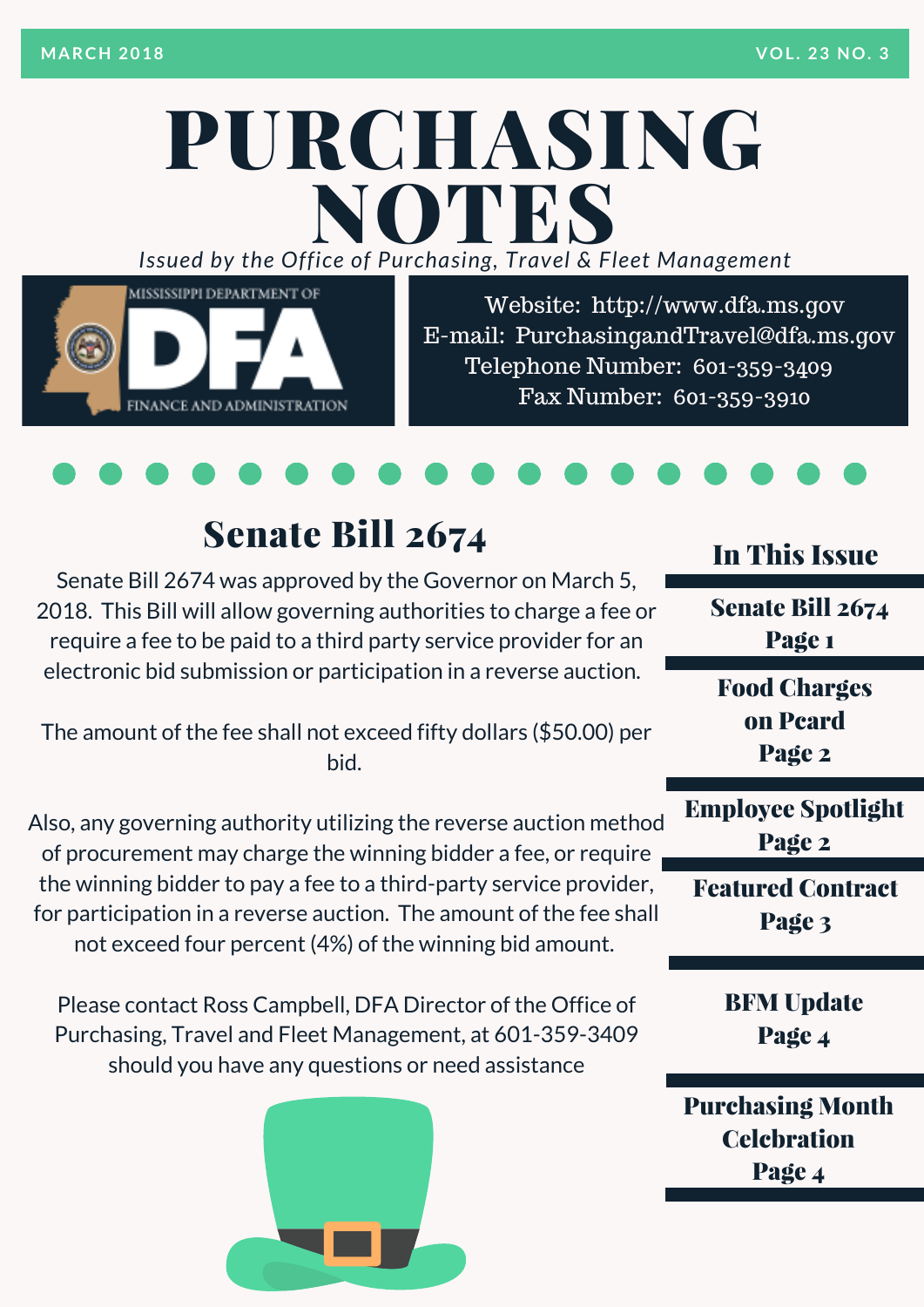## Food Charges On The Procurement Card

Food purchases for business meetings may be purchased on the Procurement Card provided the following requirements are met:

- The purchase of food must serve a legitimate business purpose
- More than one person must be present for the purchase of food
	- No alcohol may be purchased
	- Any gratuity over 20% requires a written justification

All food purchases on the procurement card require an 'Office of Purchasing and Travel Food Purchase Form' to be completed. If food is purchased for a meeting or event, the MEETING/EVENT box should be checked and the remainder of the form completed. Also attach the meeting's agenda to the back of the form. If the food is purchased for the agency instead, check the BULK FOOD PURCHASE box and complete only the "Purpose" section of the form. Please file the food forms with the monthly card statement on which said charges appear.

Procurement card forms can be found at: http://www.dfa.ms.gov/dfa-offices/purchasingtravel-and-fleet-management/marketing-and-audit/procurement-card-services





Jerlean McCoy

The Offices of Personal Service Contract Review and Purchasing, Travel and Fleet Management would like to welcome to our teams Ms. Jerlean McCoy. Ms. Jerlean has been an employee with the State of MS for 17 years. She is now the new Administrative Assistant for OPSCR and OPTFM. In her free time, Jerlean's hobbies include sewing, crafting, traveling, and enjoying outdoor activities with her two children, Clarissa and Jerel.

Welcome to the Team Jerlean!!!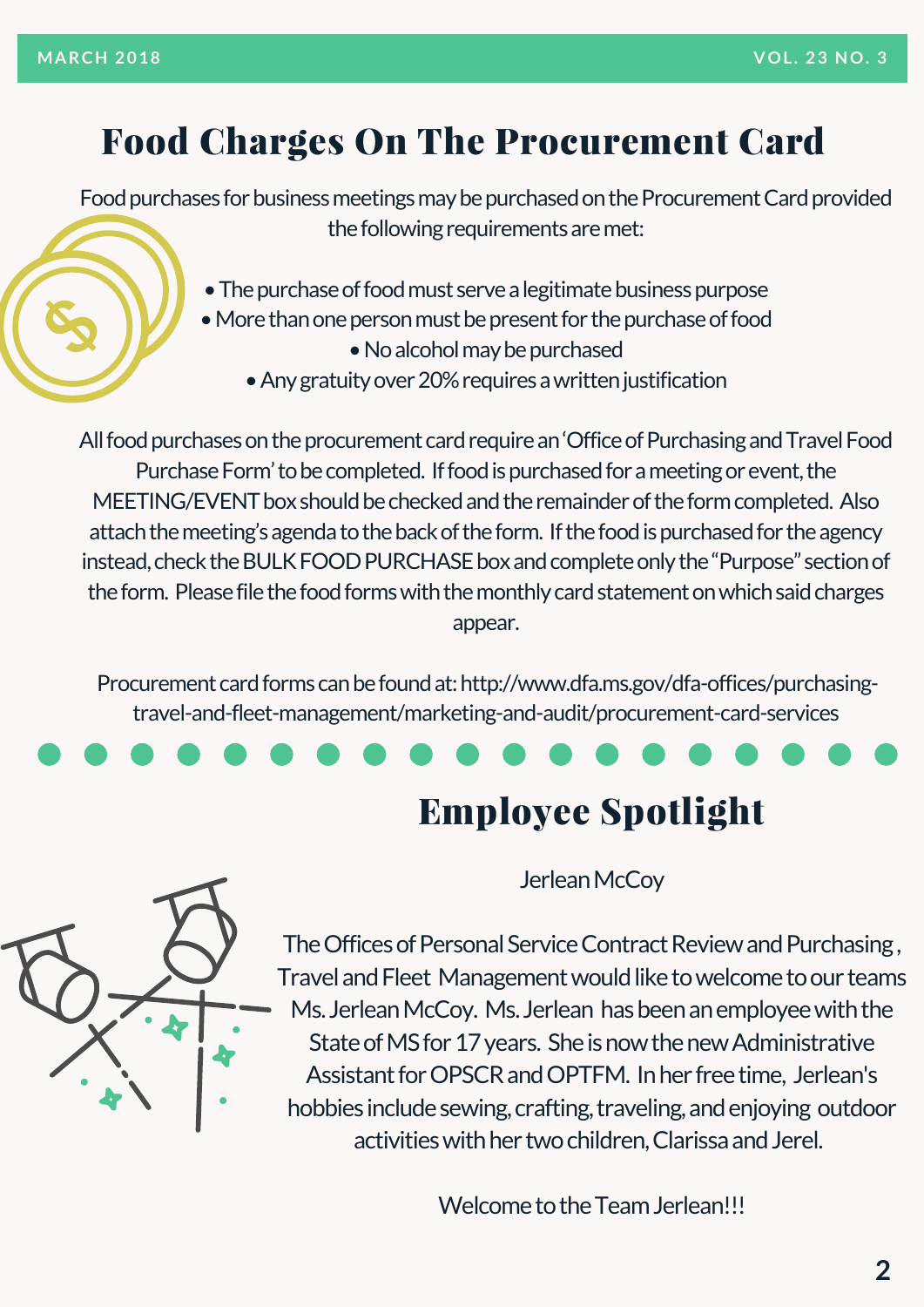

#### Featured Contract

Commodity: Janitorial Products

Type of contract: Negotiated contract – This means that you can negotiate you best price from the vendors on contract! Negotiated contracts are established based on many proposals received from numerous vendors. The proposals are then evaluated and awarded to vendors whose prices are "comparable".

This creates a maximum price that can be paid for any item covered under the contract. These contracts may be used by any agency. Agencies may purchase items covered by a negotiated contract from other than the contract vendor provided they follow the applicable procedures set forth in Section 31-7-13 of the Mississippi Code, 1972 Annotated.

Dates of Contract: February 1, 2018 - January 31, 2019

Vendors on Contract: There are currently 22 vendors offering a variety of janitorial products on this contract.

Contract Link:

The best way to view products and compare prices among the vendors is to access the

following link:

http://www.dfa.ms.gov/dfa-offices/purchasing-travel-and-fleet[management/purchasing-and-travel/negotiated-contracts/j-k-l/janitorial](http://www.dfa.ms.gov/dfa-offices/purchasing-travel-and-fleet-management/purchasing-and-travel/negotiated-contracts/j-k-l/janitorial-products/)products/

Contract Spend: During the last period, the contract spend was \$3,663,352.70 (almost a million more dollars than the previous contract period)

Contract Analyst: Christopher Statham, Christopher.Statham@dfa.ms.gov



**3**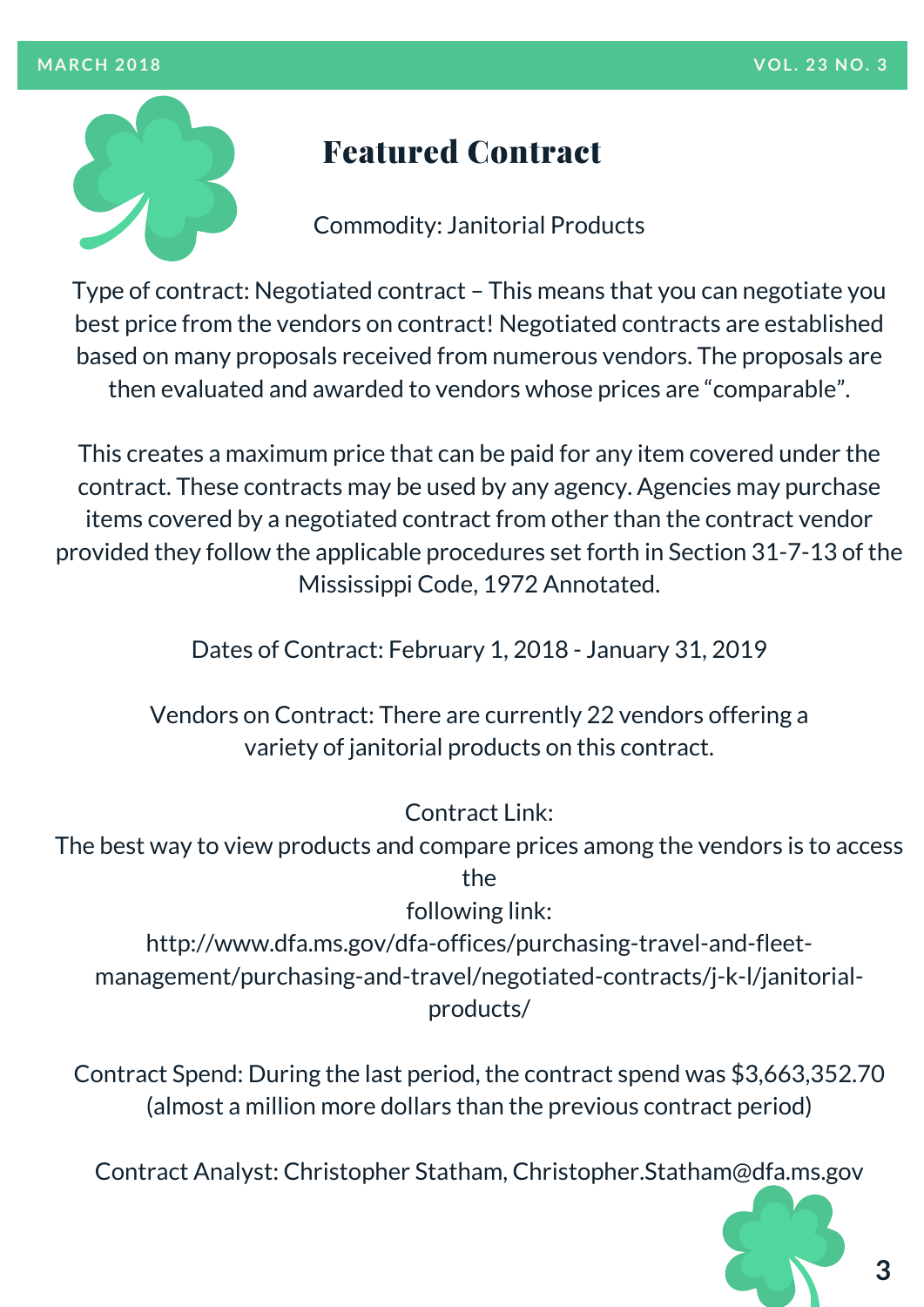#### Bureau of Fleet Management Update

- The Automotive Batteries contract was extended on February 1, 2018 for an additional 12 months. The contract holder is Battery Sales and Service.
- The Fuel Access Card Services contract was extended on March 1, 2018 for an additional 12 months. The contract holder is Fleetcor [Technologies,](http://www.dfa.ms.gov/media/1567/travelcardprogramcoordinatordesignation.pdf) dba Fuelman of Mississippi.
- The Bureau of Fleet Management has received proposals from all 8 current contract holders for Tires & Tubes. The new contracts will be effective April 1, 2018.
- The Bureau of Fleet Management welcomes Carlos Galloway to our team. Carlos will be working with state agencies to clean up their fleet data in MAGIC as well as other duties to support our mission to provide a consistent, efficient, and cost effective fleet management program for all vehicles owned and operated by the



#### March Is Procurement Month

March is National Procurement Month and MAGPPA in conjunction with its parent organization the National Institute for Public Procurement (NIGP) will be honoring the state's purchasing and property agents and their efforts to be excellent stewards of taxpayer dollars.

MAGPPA's purchasing month celebration will be held on March 21, 2018 and it is centered on celebrating the excellence and importance of the profession of procurement and those who have dedicated their time and expertise to the field by honoring them with awards.

Each year MAGPPA spends time at the State Capitol Building during the Purchasing Month Celebration to promote the organization and the wonderful world of procurement to the state's legislators. This year MAGPPA will host a Legislative Breakfast in the Capitol Rotunda and will host its Purchasing Month Celebration from 1:00 pm – 3:00 pm in the Woolfolk Building in Room 145.

For more information visit: [www.magppa.org](http://www.magppa.org/)